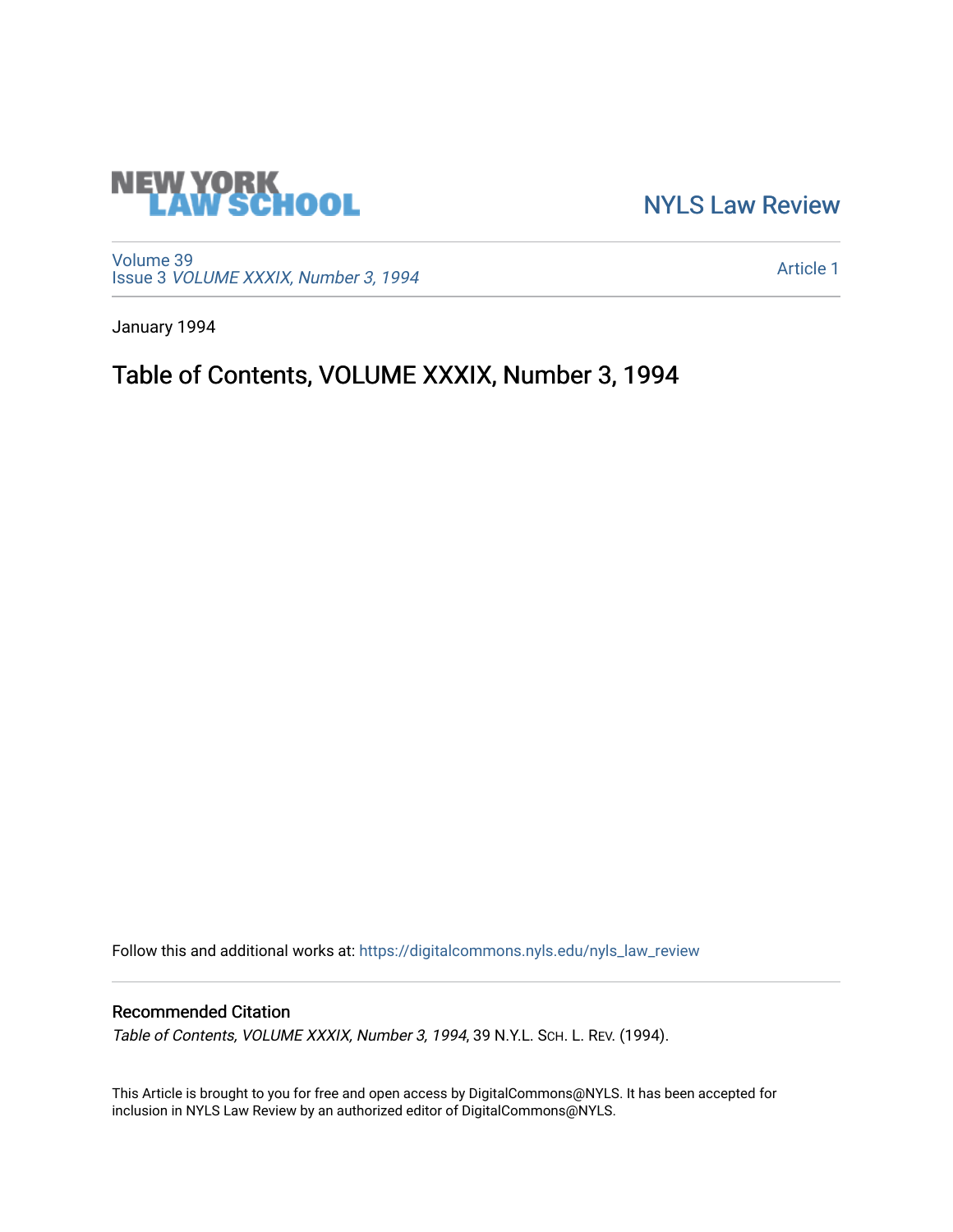## **NEW YORK LAW SCHOOL LAW REVIEW**

© Copyright 1994 *New York Law School Law Review*

| VOLUME XXXIX                                                                                                           | <b>NUMBER 3</b>                          | 1994 |
|------------------------------------------------------------------------------------------------------------------------|------------------------------------------|------|
|                                                                                                                        | <b>CONTENTS</b>                          |      |
|                                                                                                                        | <b>ARTICLE</b>                           |      |
| <b>GOVERNMENT CONTROL OF URBAN LAND USE:</b><br>A COMPARATIVE MAJOR PROGRAM ANALYSIS                                   |                                          |      |
|                                                                                                                        | Quintin Johnstone                        | 373  |
|                                                                                                                        | <b>NOTES</b>                             |      |
| WHOM MAY THE CORPORATION SERVE?-<br>AN ARGUMENT FOR THE CONSTITUTIONALITY                                              | OF NON-STOCKHOLDER CONSTITUENCY STATUTES |      |
|                                                                                                                        | Al Myers                                 | 449  |
| A CHALLENGE TO THE ENGLISH-LANGUAGE<br>REQUIREMENT OF THE JUROR QUALIFICATION<br>PROVISION OF NEW YORK'S JUDICIARY LAW |                                          |      |
|                                                                                                                        | Cynthia L. Brown                         | 479  |
| THE REHNQUIST COURT: WHAT IS IN STORE FOR<br><b>CONSTITUTIONAL LAW PRECEDENT?</b>                                      |                                          |      |
|                                                                                                                        | Carolyn D. Richmond                      | 511  |
| IT'S ALL IN THE CARDS: SERIAL KILLERS,                                                                                 | TRADING CARDS, AND THE FIRST AMENDMENT   |      |
|                                                                                                                        | Gail Johnston                            | 549  |